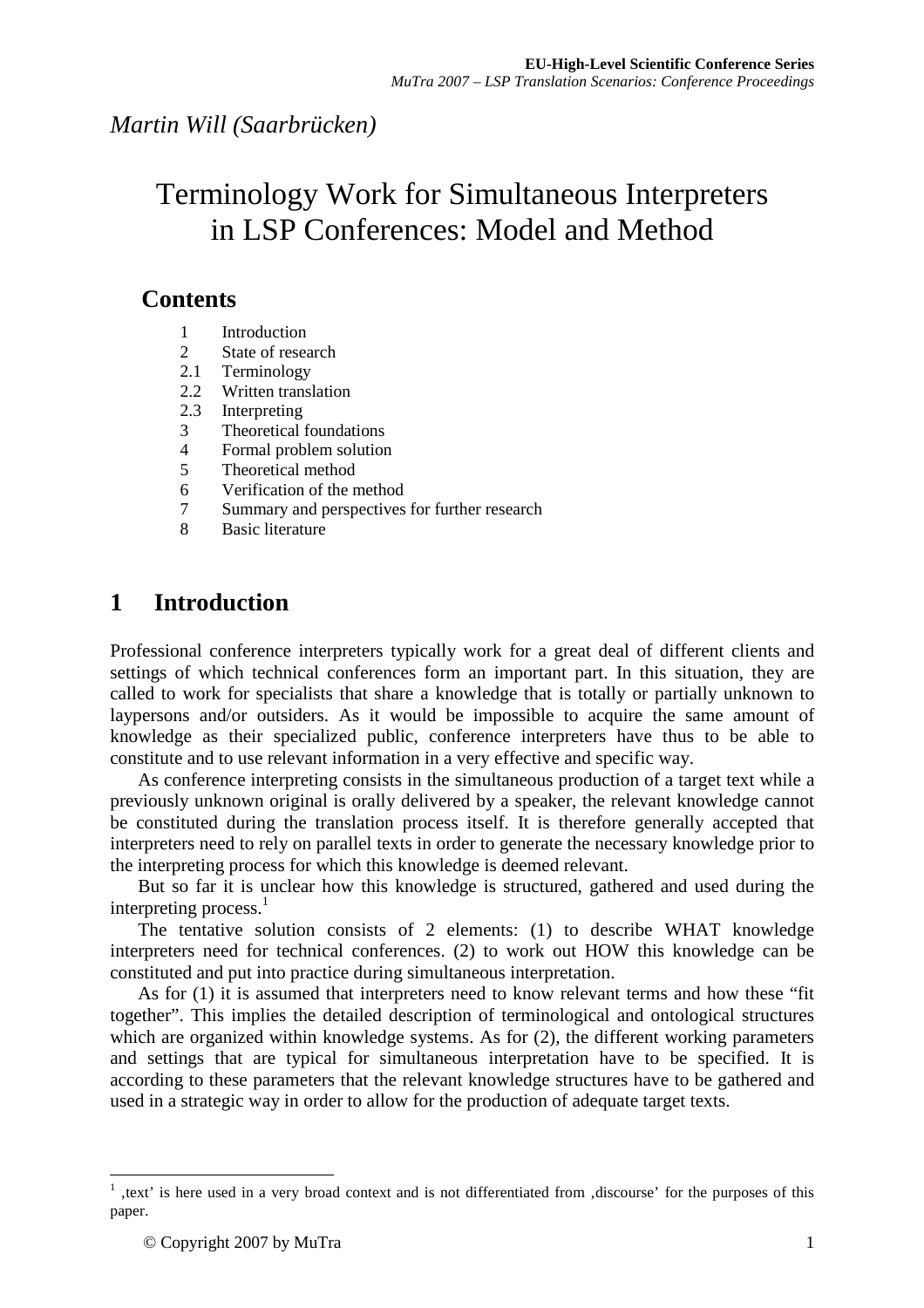# **2 State of research**

It is widely recognized that specialized knowledge is formulated and presented under the form of (mono or plurilingual) terminologies (e.g. amongst many others: INFOTERM 1979, Schmitt 1999, Arntz/Picht/Mayer 2004).

While the subject is prominent in various fields or applications of written translation (ranging from content management to electronic documentation, localization or computer aided translation), it seems to play a rather unimportant role in interpreting.

However, certain aspects can be regarded as essential when reflecting on the way in which interpreters constitute and use LSP knowledge (a process which is qualified as 'terminology work' following the example of written translation): They come from terminology, written translation and interpreting.

#### **2.1 Terminology**

In his ground-breaking work (1931/1970 & 1979), Eugen Wüster formulates the basis for a systematic description of terminologies. His model is centred around the concept of the 'term' which he describes as a dual entity, consisting of a word form (denomination) and a content (concept) or meaning. The meaning of a term depends on its definition and the relation a term has with other terms within a concept system. As Wüster's main goal is to ensure an unequivocal technical communication, he calls for strict standardization: Terms are deemed to have only one specific (ideally standardized) meaning (principle of "*Eineindeutigkeit*"/monosemy), and are to be placed into rigidly structured (standardized) concept systems.

However, Wüsters model takes only normative (system) knowledge into account, ignoring thus their variability in texts, which is essential for Translation. This means that individual LSP knowledge ("jargon") cannot be captured if it does not correspond to standardized structures; and even in this case, Translators cannot be sure that the result of their terminological work is contained in the target texts – as the underlying concept systems are established at system level, regardless of the fact how and whether they appear in individual texts. This, in return, makes an effective and time saving knowledge acquisition for Translators<sup>2</sup> almost impossible.

### **2.2 Written translation**

During the 1980ies, this deficit is challenged in its practical aspects as well as on the grounds of theory. While keeping Wüsters main ideas about the two aspects of a term (denomination and concept) practioners (e. g. Hohnhold 1982, Horn-Helf 1990) insist on the importance of context. The ensuing "respect of the *textual world* of the original" allowed for a tailor made terminological work based on actual term occurrences in individual texts and contributed to the development of many computer based applications as translation memories or detailed terminological entry models within computer aided translation (CAT) tools.

However, it remained unclear how an individual context affects the meaning of a term within a given text and how the meaning of a specific term can be constituted through other texts (e.g. reference books, entries in dictionaries or through topic-related parallel texts) if the original is not sufficiently clear for the (non expert) recipient.

This deficit was reflected by theory, which had also criticised Wüster's system-based approach (e.g. Schmitt 1986 and Gerzymisch-Arbogast 1987). This lead to the development

<sup>&</sup>lt;sup>2</sup>, Translator' and , Translation' with a capitalized , T' here is used in the concept of the Leipzig School to include translators AND interpreters.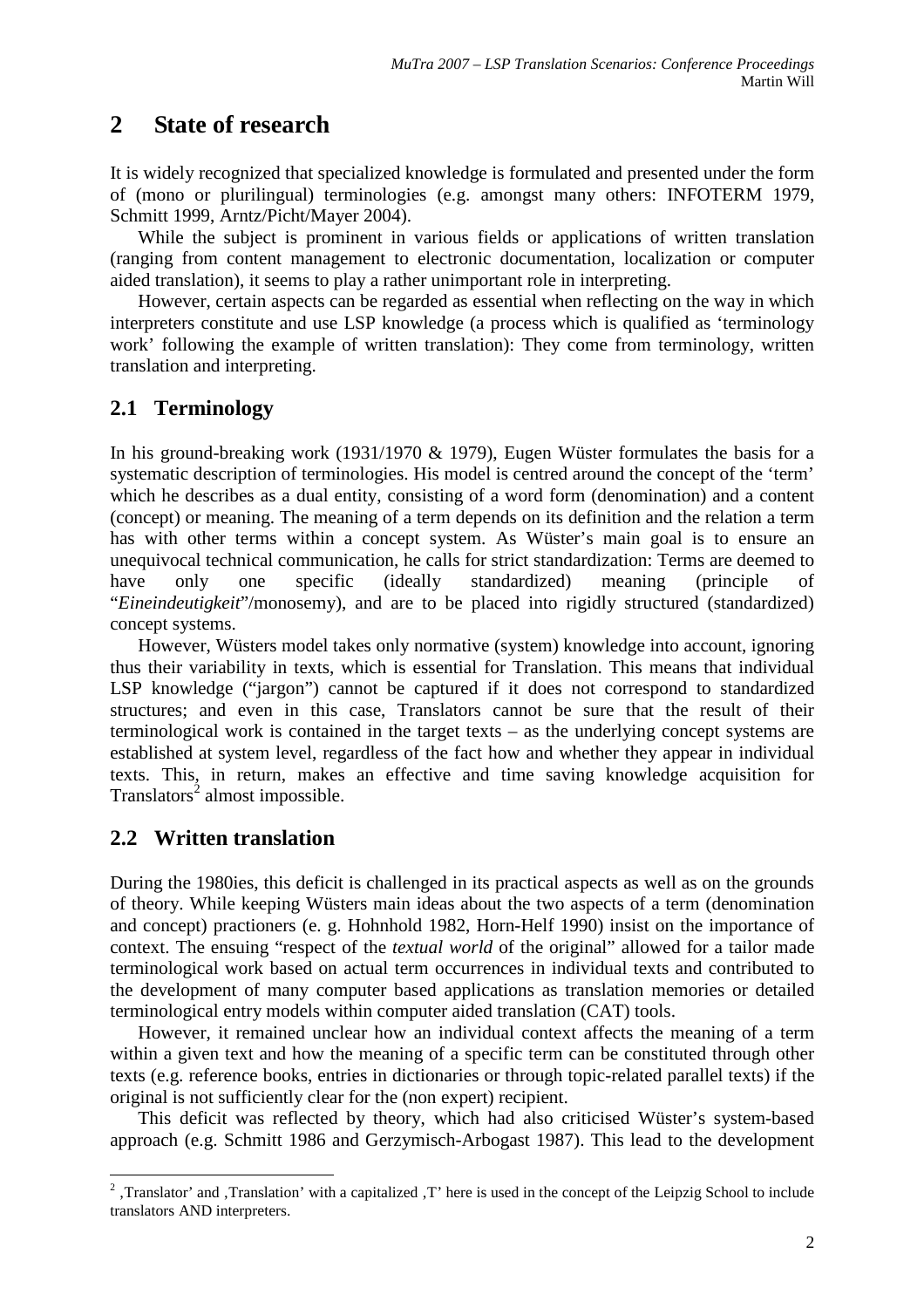of a context-specific term model (Gerzymisch-Arbogast 1996) which describes how the concepts of two denominations can be compared to each other – be it at system level (e. g. standardized terms but also entries in dictionaries) or within individual texts (term occurrences as used by their individual authors) and between both levels of description.

However, these results only affected term-specific structures in translation and were not applicable to interpreting.

### **2.3 Interpreting**

Rather than on the above mentioned aspects, most authors concentrate on the specific working conditions of (simultaneous) interpreters and their consequences on their terminology work: As the Translation process cannot be interrupted (as in written translation), it is generally accepted that interpreters have to gather relevant (LSP) information before their conference takes place, but also during and after a specific assignment (see Gile 1995:147, Kalina 2005:257).

While it is generally assumed that interpreters need an overall "thematic" knowledge into which "terminology" is embedded, views on the importance of thematic knowledge and terminological knowledge vary. Some authors want interpreters to be constantly informed in all relevant topics (e.g. Herbert 1952:22, Feldweg 1996:126); other more specific claims ask for a specific meeting preparation based on (systematically organized) reference books (Séleskovitch 1989:87) or suggest (Gile 1996:149, Moser Mercer 1992:507ff) that individual texts (conference papers) are the principal source for meeting preparation, while the result of terminological work is fixed in "glossaries". Only recently (Rütten 2007) have there been tendencies to also describe detailed structural processes within the organization of terminology work for interpreters, but these efforts have not lead to the development of a specific model nor method for interpreting.

As a consequence, a model and method for the terminological work of interpreters is dependant on four conditions:

- 1) LSP knowledge has to be described in relation to its constituting elements involving term-specific as well as superordinate knowledge structures.
- 2) These entities have to be established at the level of individual texts which are in a direct relation with the conference for which an interpreter is called to work (conference documentation and/or discourse) As these texts are produced by and for specialists, nonexpert interpreters have to rely on external textual structures in order to understand them. Therefore, term specific structures within conference texts need to be considered as representations of superordinate entities (knowledge systems) which have to be constituted according to the existing text material and the individual needs of the interpreter.

 This has to be achieved in a rational and transparent way in order to make sure that the knowledge structures constituted are relevant.

- 3) Simultaneous interpreters handle texts under very specific conditions. These conditions have to be formulated for a whole assignment and related to the specific constitution and use of the knowledge structures to be described.
- 4) A rule-governed method has to be formulated in order to describe how the relevant knowledge structures are constituted and used for a whole interpreting assignment. Finally, this method has to be validated against the objectives exposed in the problem statement.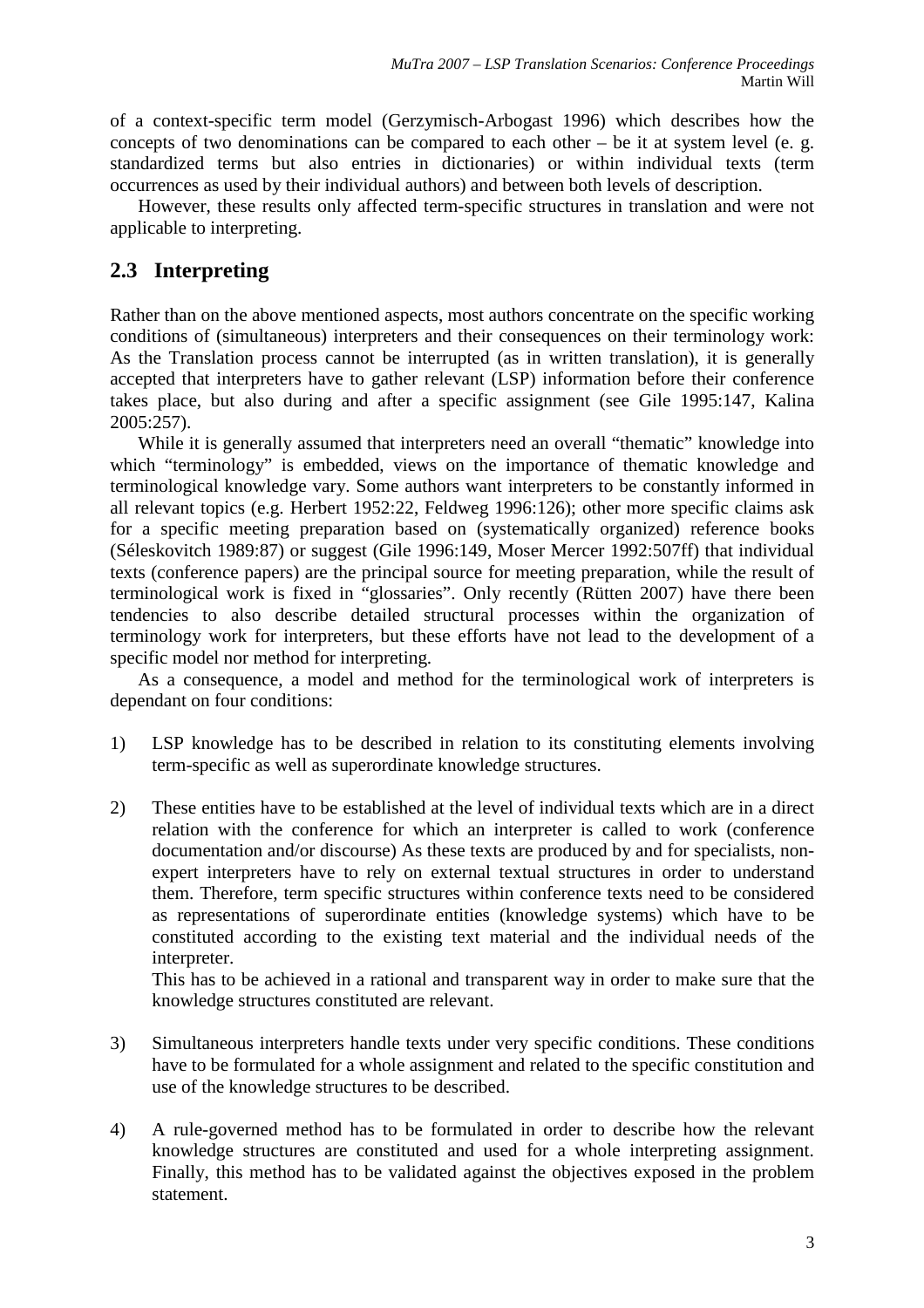# **3 Theoretical foundations**

The theoretical foundations of the present work deal with the 2 aspects presented within the problem statement. As for (1) they consist of 3 models:

- A model describing term specific structures within texts (Gerzymisch-Arbogast 1996),
- A model which integrates single terms into hierarchically organized knowledge systems that constitute the background knowledge necessary to understand the texts to which they relate (Mudersbach 1999) and
- A model which allows for the efficient selection and constitution of relevant knowledge structures for a specific conference (Floros 2003).

All three models are interrelated in so far as knowledge systems "appear" as individual terms in a specific text. In other words: A specific term in an individual text is considered to be an (explicit) element of a knowledge system which still requires structurization. To that effect, other explicit units, but also terms not present in the original text (implicit knowledge entities) are constituted to form a hierarchically organized knowledge system.

The more explicit units (or concretizations) representing a specific knowledge system appear in a given text, the more parts of it are "activated". Thus, the content and structure of any given knowledge system is determined by a specific source text, the pre-existing knowledge of the recipient and his or her ability to recognize and constitute elements of the knowledge system necessary to understand the original text.

However, this analysis can also be made in relation to more than one knowledge system in a given text. In this case, the number of concretizations of different knowledge systems can be counted and validated in comparison to how many knowledge systems they represent ("quantity"), how easy they can be attributed to a specific knowledge system depending on the degree of explicitness in the text ("quality") and how many times a knowledge systems is evoked by them ("valence"). As a result, it is possible to judge the specific importance of a given knowledge system for the comprehension of a given text.

However, the constitution of knowledge systems implies a static textual environment as in written translation, were a fixed source text is known in advance and can be analyzed without external constraints. In order to deal with the second aspect of the problem statement, i. e. the specific conditions under which texts are produced and translated in simultaneous interpreting, a model is presented that subdivides a simultaneous assignment into three main stages of knowledge management according to the specific working patterns encountered (Will 2000). These are:

- Preparation of the assignment (Stage I) with conditions comparable to written translation
- The conference itself (Stage II) were a dynamic textual environment is predominant and
- The revision of the assignment (Stage III), which can be compared to Stage I.

As interpretation takes only place during a conference, Stage II is further subdivided into the preparation of a specific interpretation (Stage IIa), the interpretation itself (Stage IIb) and the revision of that interpretation (Stage IIc).

# **4 Formal problem solution**

The formal problem solution is based on the 4 models presented (Gerzymisch-Arbogast 1996, Mudersbach 1999, Floros 2001 and Will 2000): It claims that in the case of LSP texts, the non-expert recipient must first attribute an individual term (Texterm) to a specific knowledge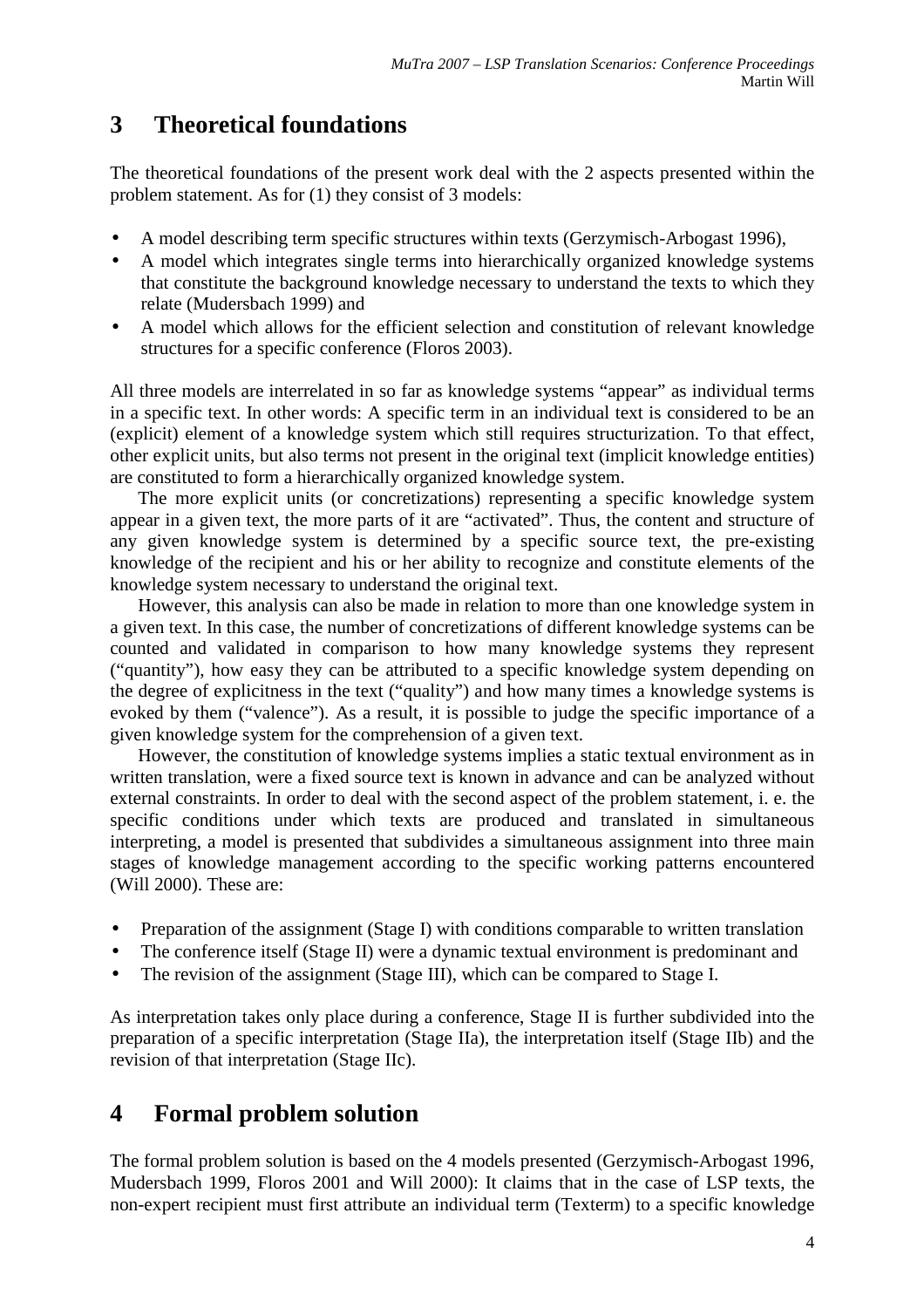system. This relationship can be established through comparing an individual term-specific structure in a given term to its systematic meaning as represented by a reference definition (Systerm). Subsequently, the relevant knowledge system is constituted and related to the source text. The result consists in a structured *Terminological Knowledge Entity (TKE)* which assigns Texterms to a specific segment of a hierarchically organized knowledge system. Structured TKEs are considered the smallest complete knowledge unit for understanding and producing technical texts. They consist of:

- 1) An individual term within a conference text (Texterm) as an individual representation (concretizsation) of a specific knowledge system. It consists of a denomination (e. g. a "word" at the superficial level of a given conference text) and a concept ( = "inventory") comprising the sum of other lexical entities (verbs and nouns) forming its meaning content.
- 2) A corresponding reference term (Systerm), as an "authoritative" concretisation of a specific knowledge system consisting of a denomination (e. g. a lemma within a specialized dictionary) and a concept (definition) which has to be compared to the individual term in order to establish compatibility ('Systext' analysis). It can be considered as a "bridge" between an individual term and the underlying knowledge system.
- 3) A knowledge system representing the holistic information about an individual and/or reference term. It consists of functionally interrelated and hierarchically organized holemes and subholemes which form different functional subdivisions to which conceptual contents (Texterms and/or Systerms) are attributed. Every attached conceptual content is related to the top level of a knowledge system by a graduation of holemes/subholems. In the following example, for instance, the texterm "v" ist associated to the position 2.1.1 and is related to the top level (0) of the knowledge system (holon) via grade 2.1 and 2.



Texterm: Denomination (v) and meaning content (=..e..d..f) of a term within an individual conference text

Systerm: (compatible) denomination (V) and meaning content  $(=.D.Z.E.)$  of a term at system level (reference text)



*Figure 4.1: Structured TKE* 

The different elements detailed above can thus be regarded as the different "ingredients" of a dedicated terminological entry model for Translators.

However, TKEs represent only one single aspect of a given knowledge system. In order to gain a complete overview over knowledge structures in texts, these individual entities can be grouped together as clusters. Similar to Floros' cultural constellations (2002), such complex structures in texts are called Terminological Knowledge Constellations (TKC). They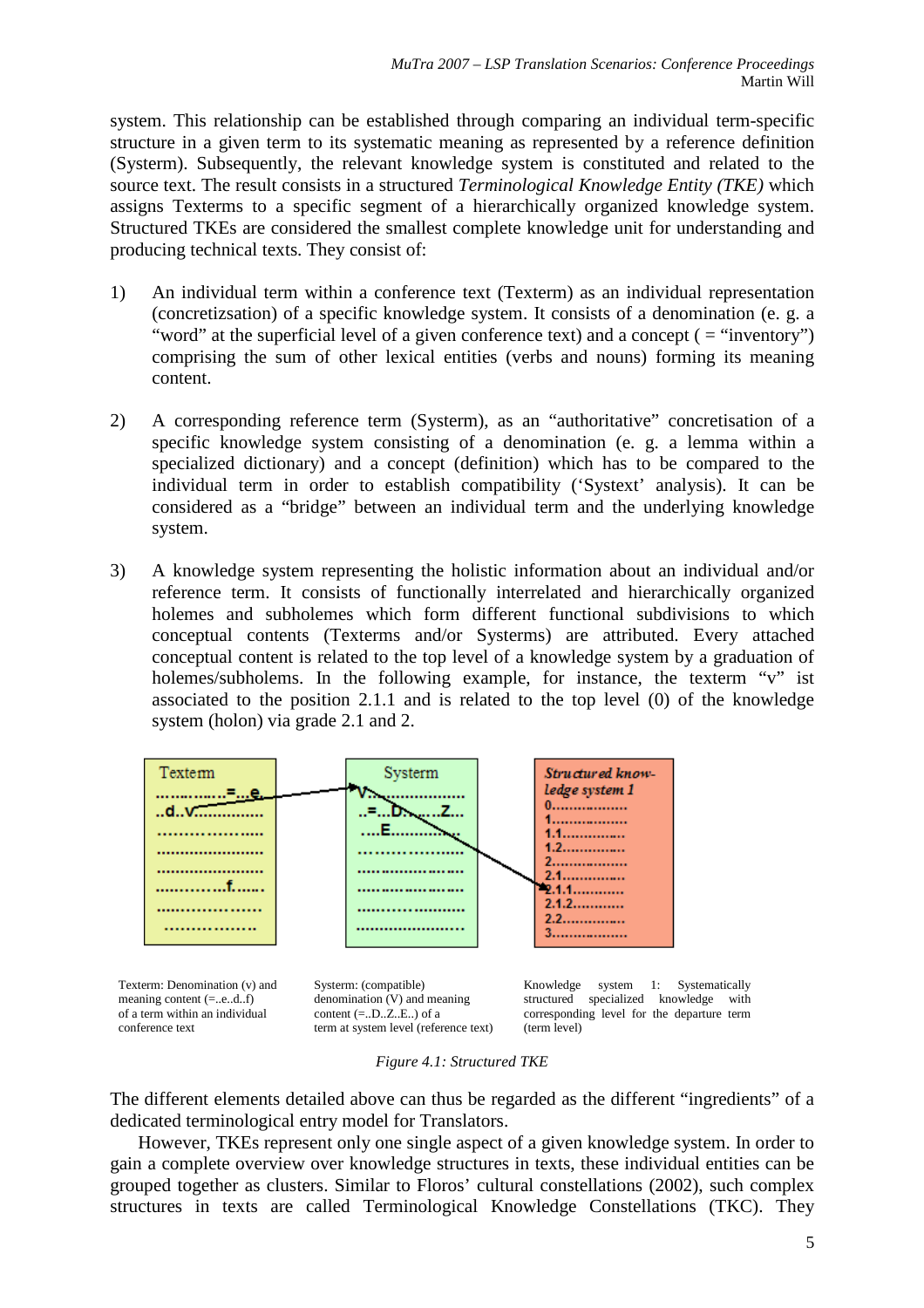comprise all concretizations of a given knowledge system within a text or (as in the case of interpreters) a group of texts.

TKCs can either be constituted in order to find out the relevance and the distribution of a specific knowledge system for and within a given a text or group of texts (for instance a specific conference documentation) or in order to describe exactly the explicit and detailed knowledge contained in the text.

In the first case, the focus is on individual terms related to a specific (unstructured) knowledge system. To this regard, *unstructured TKC* are established and are analysed in relation to specific parameters: quantity (how many different knowledge systems they represent), quality (how much external/systematic knowledge is necessary in order to constitute them), and valence (how often a specific knowledge system appears through them in the considered text basis). Moreover - as an additional criterion not reflected by Floros: density (i.e. the number of different explicit functions they represent within a knowledge system). The result of this evaluation and its distribution within the considered texts is counted and then weighted through the attribution of "points".

As a result, the most important knowledge systems would be those with the highest number of points and should therefore be worked out in a very detailed way, whereas the less important ones could be established in a more "economical" way, allowing for an effective and yet relevant terminological work, e.g. when it comes to the preparation of a conference. This point is of special importance for interpreters as they are confronted with a given original only during the interpreting process (stage IIb). Therefore, a transparent way of constituting relevant knowledge prior to the interpreting stage is decisive in delivering an adequate end product.

In the second case, the focus is on individual terms related to specific holemes/subholemes of structured knowledge systems. To this regard, *structured TKC* are formed. They represent the explicit holistic term-specific knowledge represented in a given text base:



*Figure 4.2: Structured TKE &TKC (related structures). Bold letters: Terms with fully constituted meaning* 

The bridge to simultaneous interpreting is provided by describing the aim and content of the different stages of knowledge management presented in the theoretical foundations:

Conference preparation (Stage I) is associated with a systematic and holistic knowledge acquisition geared towards the anticipated needs of the ensuing conference phase. As a result,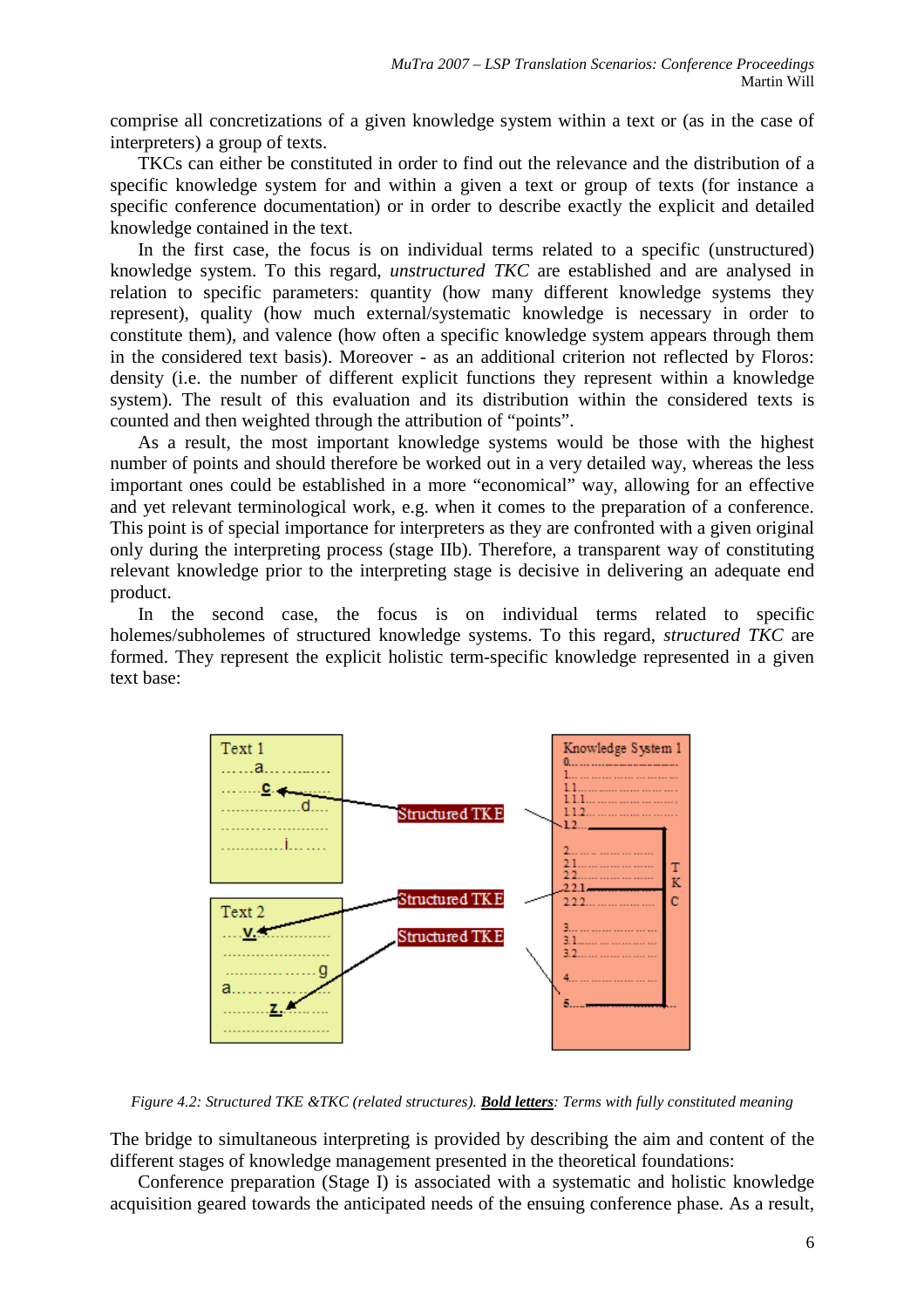knowledge systems are constituted and specifically differentiated according to their relative weight (unstructured TKC) and then related back to the underlying texts (structured TKE grouped together as structured TKC). As these operations are demanding as far as time and material resources (availability of reference material etc.) are concerned, they can only be performed outside the conference stage.

During the conference stage (Stage II), the constituted knowledge is recalled and previously unidentified knowledge newly constituted (Stage IIa). This happens under worsening working conditions that deteriorate with the approaching interpretation. During the interpreting process (Stage IIb), knowledge can only be retrieved. The retrieval is based on a semasiological correspondence between occurring texterms and previously constituted TKEs which are selected according to the correspondence with the holistic structures in the source text. It is assumed that the more elements of the inventory of the occurring texterm correspond to the holistic structure (holeme organization) of a retrieved TKE in the entry model, the bigger the possible match is – for instance in the case of several corresponding semasiological entries.

During Stage II, new structures can only be constituted outside of the interpretation Stage IIb (i.e. in Stage IIa & IIc) and only on the level of individual terms (TKEs).

During the conference revision (Stage III), the individual (and sometimes partial) TKEs assembled during the conference stage are completed and integrated into holistic structures which are now constituted in the same way and under the same conditions as during Stage I. This knowledge can be summarized through structured TKC that – taken together - constitute the individual explicit knowledge for the past conference.

The overall solution to the problem statement can therefore be understood as the strategic, stage-wise constitution and application of *Terminological Knowledge Entities and Terminological Knowledge Constellations* according to the different constraints/aims of knowledge management within an interpreting assignment.

# **5 Theoretical method**

In an additional step, the model is put into practice following a methodological sequence. It comprises ten steps consisting each of a specific starting point and an aim, an action to be performed in order to achieve the specified aim and the result of it, the result of each step being the starting point for the next.

The steps are structured according to the three stages of knowledge management within an interpreting assignment, which, in turn, are subdivided into the three phases of Translation<sup>3</sup>: reception, transfer and production. They are geared towards ensuring an optimum result in view of the formulated aims, especially in view of an adequate interpretation. The general content of the steps is the following:

- 1) During step one a specific texterm denomination is identified in a text and either marked in a document or memorized in relation to discourse.
- 2) In step two, the concept of the denomination is identified. This marks the end of the term specific terminology work during reception.
- 3) In step three, the texterm is related to a hypothetical knowledge system (holistic interpretation) to form a TKE
- 4) In step four, all TKEs are pulled together into unstructured TKC. They are analyzed in relationship to the above mentioned parameters 'quantity', 'quality', 'density' and 'valence'. In order not to distort the results, the distribution of the different factors within the considered text base is also taken into consideration. As a result, the related

 $\overline{a}$ 

<sup>&</sup>lt;sup>3</sup> See Nida/Taber 1969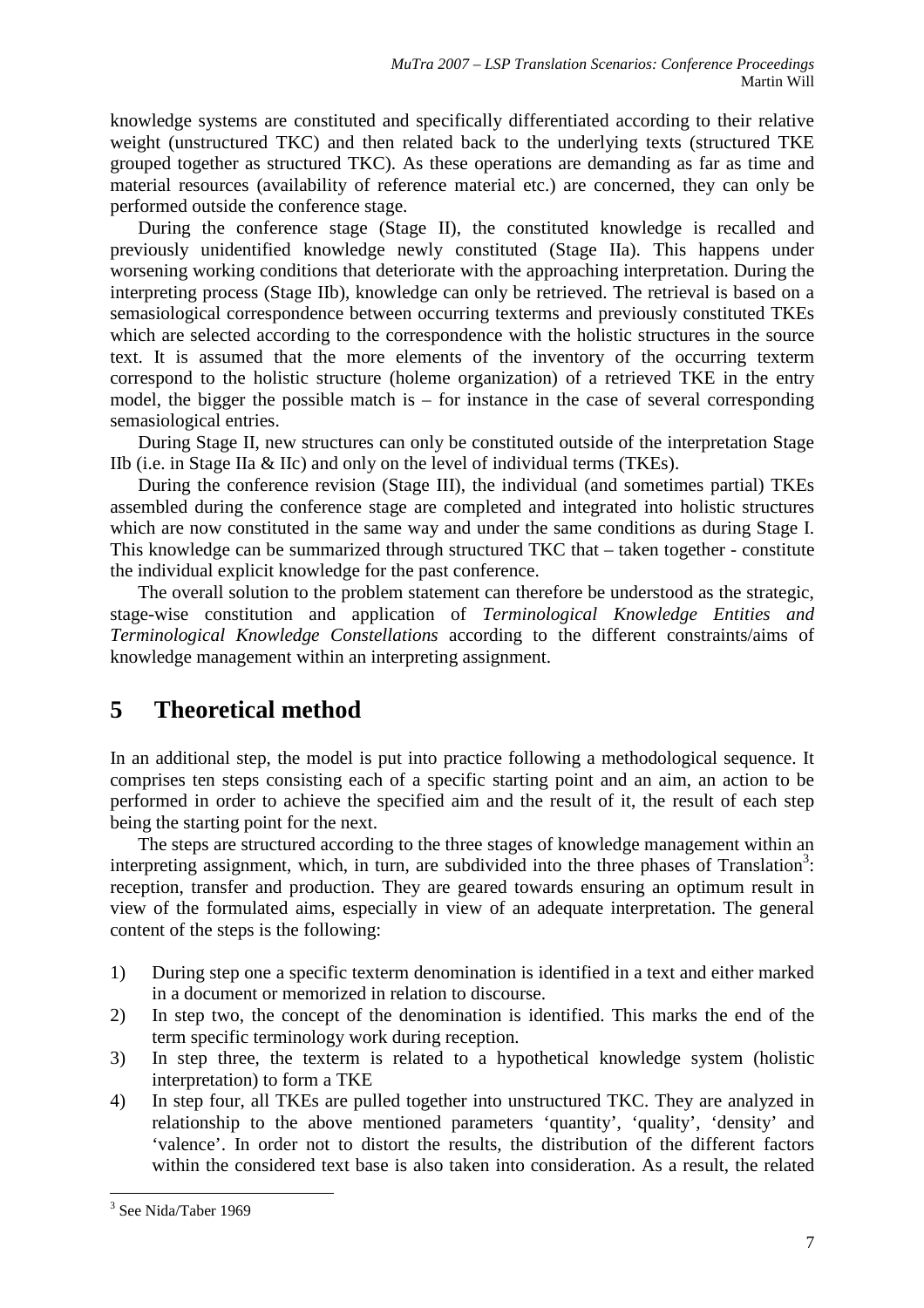knowledge systems can be weighted according to their importance for the underlying texts.

- 5) In step five, the knowledge systems are constituted with the appropriate reference material. The higher one system has been weigthed, the 'deeper' it has to be differentiated.
- 6) In step six, the different holemes and subholemes are referred back to the corresponding texterms in order to put them into a holistic framework and thus to "understand" them. This constitutes the end of the reception phase.
- 7) Step seven marks the beginning of the transfer phase: therefore a corresponding knowledge system in the target language is constituted along the same principles as in the source language.
- 8) In step eight, the different holemes and subholemes of both knowledge systems are compared with respect to their conceptual and functional content.
- 9) In step nine, adaptions have to be made in the target language in case of differences or even lexical gaps between the two languages. This marks the end of the transfer phase.
- 10) Step ten as the last step of the method, realizes the interpreting process itself (stage IIb) and represents the reproduction stage.

# **6 Verification of the method**

The methodological sequence outlined above is checked against the results they claim to achieve. This is shown on the basis of authentic conference texts which are part of a specific corpus (Pöchhacker 1992)<sup>4</sup> that was put together in relation with a conference on small and medium-sized businesses which took place in Vienna in 1991<sup>5</sup>.

For this purpose, 5 conference texts were chosen: 3 for the verification of Stage I (Conference preparation), 1 for Stage IIa (preparation of an interpretation) and 1 for Stage IIb (interpretation). Stage IIc (revision of the interpretation) is based on the same text as IIb while Stage III (conference revision) covers all 5 texts.

The 10-step sequence is then carried out according to the specifications of each stage.

## **7 Summary and perspectives for further research**

The research project ends with an evaluation of the achieved results and suggests desiderata for further investigation and topics.

These are related to the further use of TKC for the characterization of LSP texts (with respect to different customers), to the use of the PC and to the development of adequate software as well as to implications for didactics.

 $\overline{a}$ 

<sup>4</sup> This corpus is described in detail in Pöchhacker (1994)

<sup>&</sup>lt;sup>5</sup> The texts for the conference preparation (Stage I) are unpublished but were kindly provided by Franz Pöchhacker.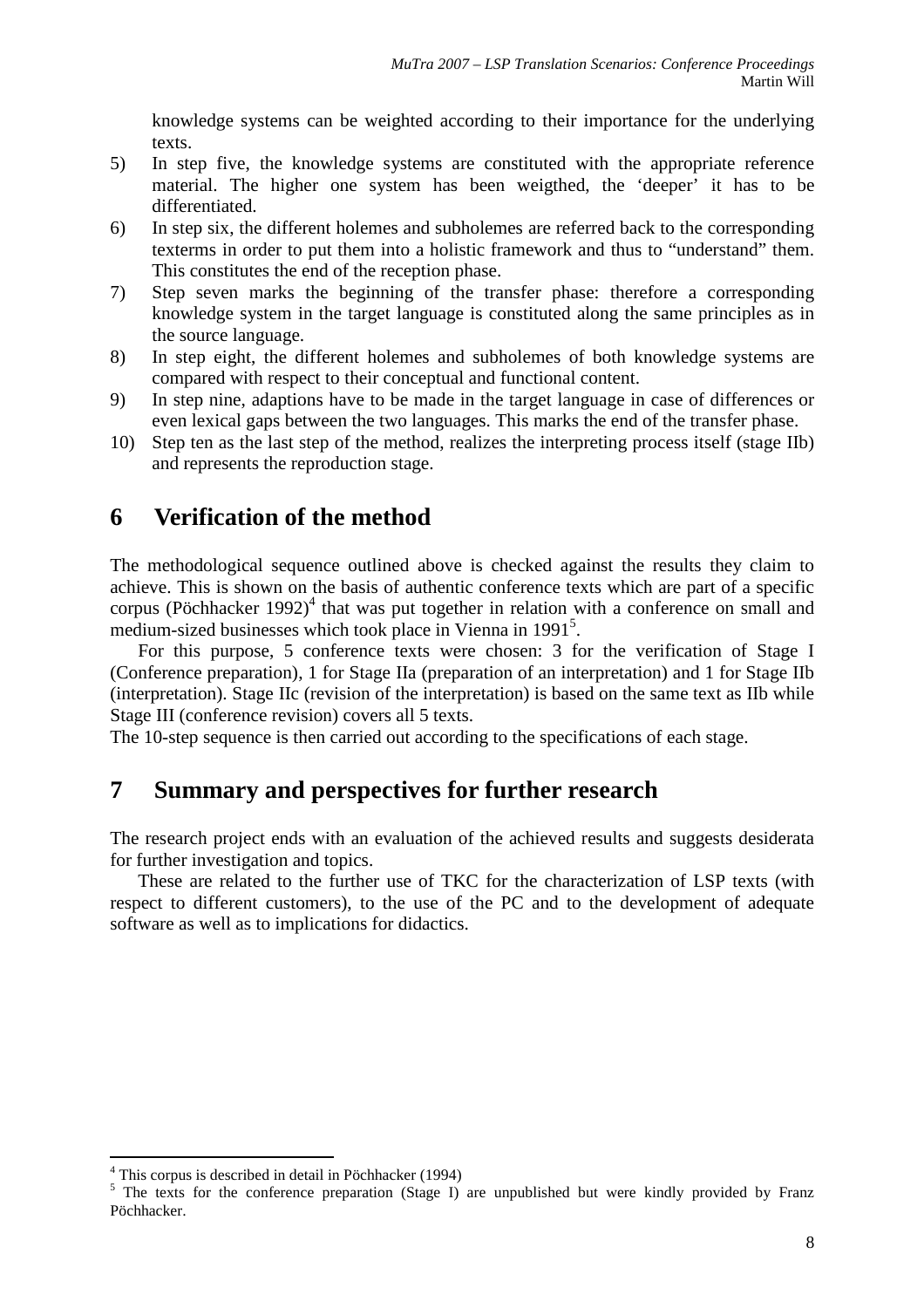## **8 Basic literature**

Arntz, Rainer/Picht, Heribert/Mayer, Felix (2004): *Einführung in die Terminologiearbeit.*  Hildesheim: Olms.

Feldweg, Erich (1996): *Der Konferenzdolmetscher im internationalen Kommunikationsprozeß.* Heidelberg: Gross.

Floros, Georgios (2001): *Kulturelle Konstellationen in Texten.* Jahrbücher Übersetzen und Dolmetschen. Band 3/2003. Tübingen: Narr.

Gerzymisch-Arbogast (1987): "Passepartoutwörter als fachsprachliches Übersetzungsproblem". In: *TEXTconTEXT* 1/2. 23-31.

Gerzymisch-Arbogast, Heidrun (1996): *Termini im Kontext. Verfahren zur Erschließung und Übersetzung der textspezifischen Bedeutung von fachlichen Ausdrücken*. Tübingen: Narr.

Gile, Daniel (1995): *Basic Concepts and Models for Interpreter and Translator Training.* Amsterdam - Philadelphia: Benjamins.

Hohnhold, Ingo (1990): *Übersetzungsorientierte Terminologiearbeit. Eine Grundlegung für Praktiker.* Stuttgart: InTra e.G.

- Horn-Helf, Brigitte (1999): *Technisches Übersetzen in Theorie und Praxis.* Tübingen: Francke (UTB).
- INFOTERM Internationales Informationzentrum für Terminologie (1979): *Theoretical and methodological problems of terminology. International Symposium.* München: Saur (= INFOTERM Series 6).
- Kalina, Sylvia (2005): "Zur Dokumentation von Maßnahmen der Qualitätssicherung beim Konferenzdolmetschen". In: Heine, Carmen/Schubert, Klaus/Gerzymisch-Arbogast, Heidrun (Hrsg.): *Translation Theory and Methodology*. Tübingen: Narr (= Jahrbuch Übersetzen und Dolmetschen 6). 253-268.
- Mayer, Felix (1998): *Eintragungsmodelle für terminologische Datenbanken*.

Moser-Mercer, Barbara (1992): "Banking on terminology. Conference interpreters in the electronic age". In: *Meta* 37/3. 507-522.

Mudersbach, Klaus (1999): "Die holistische Betrachtung von Fachtexten und deren Übersetzung". In: Gerzymisch-Arbogast, Heidrun/Gile, Daniel/House, Juliane/Rothkegel, Annely (Hrsg.): *Wege der Übersetzungs-und Dolmetschforschung*. Tübingen: Narr.13-42.

Nida, Eugene A./Taber, Charles R. (1969): *Theorie und Praxis des Übersetzens.* Leiden: Brill.

Pöchhacker, Franz (1992): *Simultandolmetschen als komplexes Handeln. Ein Theorie- und Beschreibungsrahmen, dargestellt an einer Fachkonferenz.* Dissertation, Universität Wien (3 Bände).

Pöchhacker, Franz (1994b): *Simultandolmetschen als komplexes Handeln*. Tübingen: Narr.

Rütten, Anja (2007): *Informations- und Wissensmanagement im Konferenzdolmetschen.* Frankfurt: Lang.

Schmitt, Peter A. (1986): ..Die Eindeutigkeit von Fachtexten. Bemerkungen zu einer Fiktion". In Snell-Hornby, Mary (Hrsg.): Übersetzungswissenschaft – eine Neuorientierung. Tübingen: Francke (UTB). 252-282.

Schmitt, Peter A.(1999): *Translation und Technik.* Tübingen: Stauffenburg.

Stoll, Christoph (2002): "Terminologiesysteme für Simultandolmetscher". In: *MDÜ* 3/2002. 47-51.